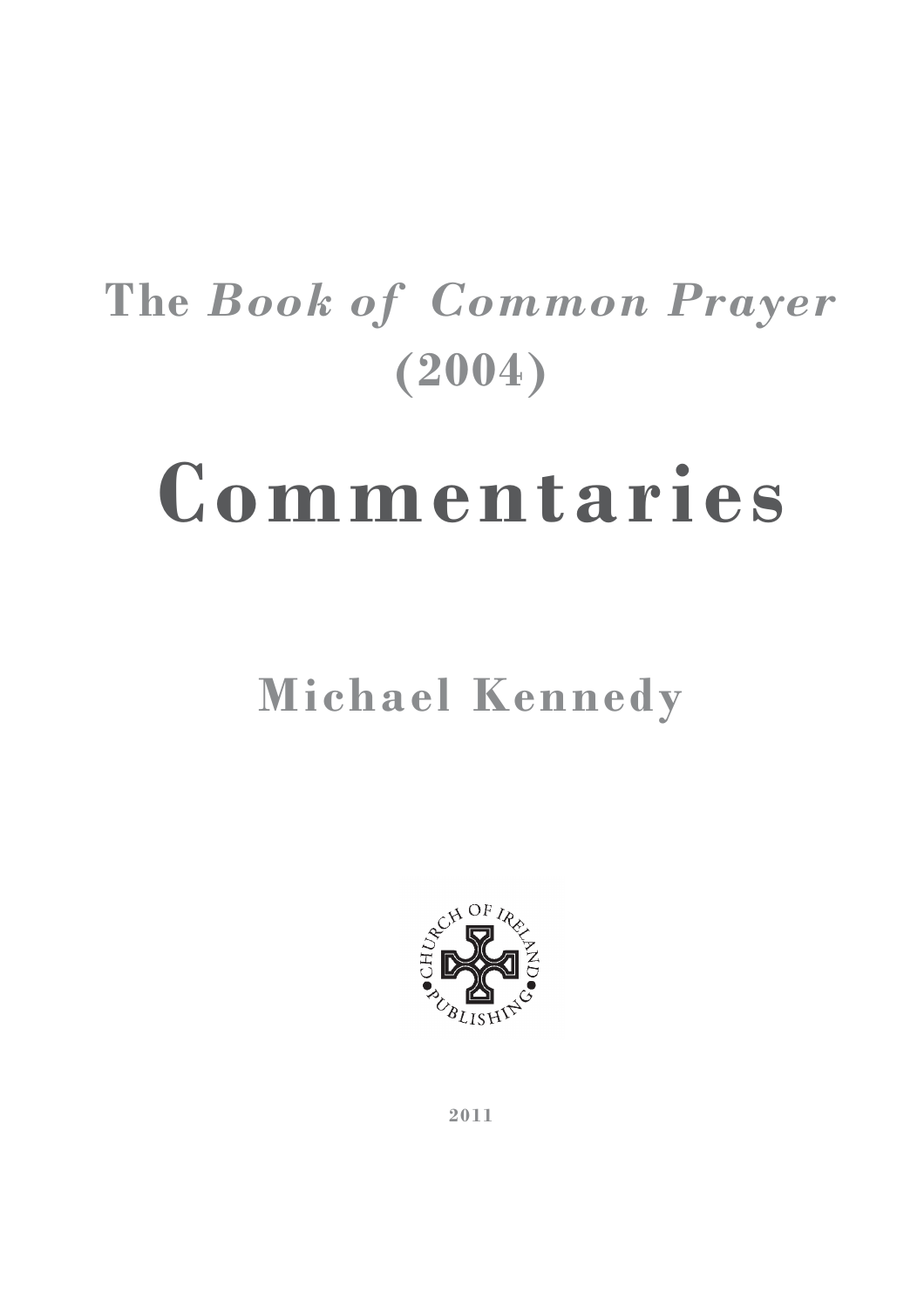

Published by Church of Ireland Publishing Church of Ireland House Church Avenue Rathmines, Dublin 6

Designed by Susan Hood

© Representative Church Body & Michael Kennedy

All rights reserved. No part of this publication may be reproduced, stored in or introduced into a retrieval system, or transmitted in any form or by any means (electronic, mechanical, photocopying, recording or otherwise), without the prior written permission of both the copyright owner and the publisher

Printed and bound by Paceprint Trading Ltd, Dublin, Ireland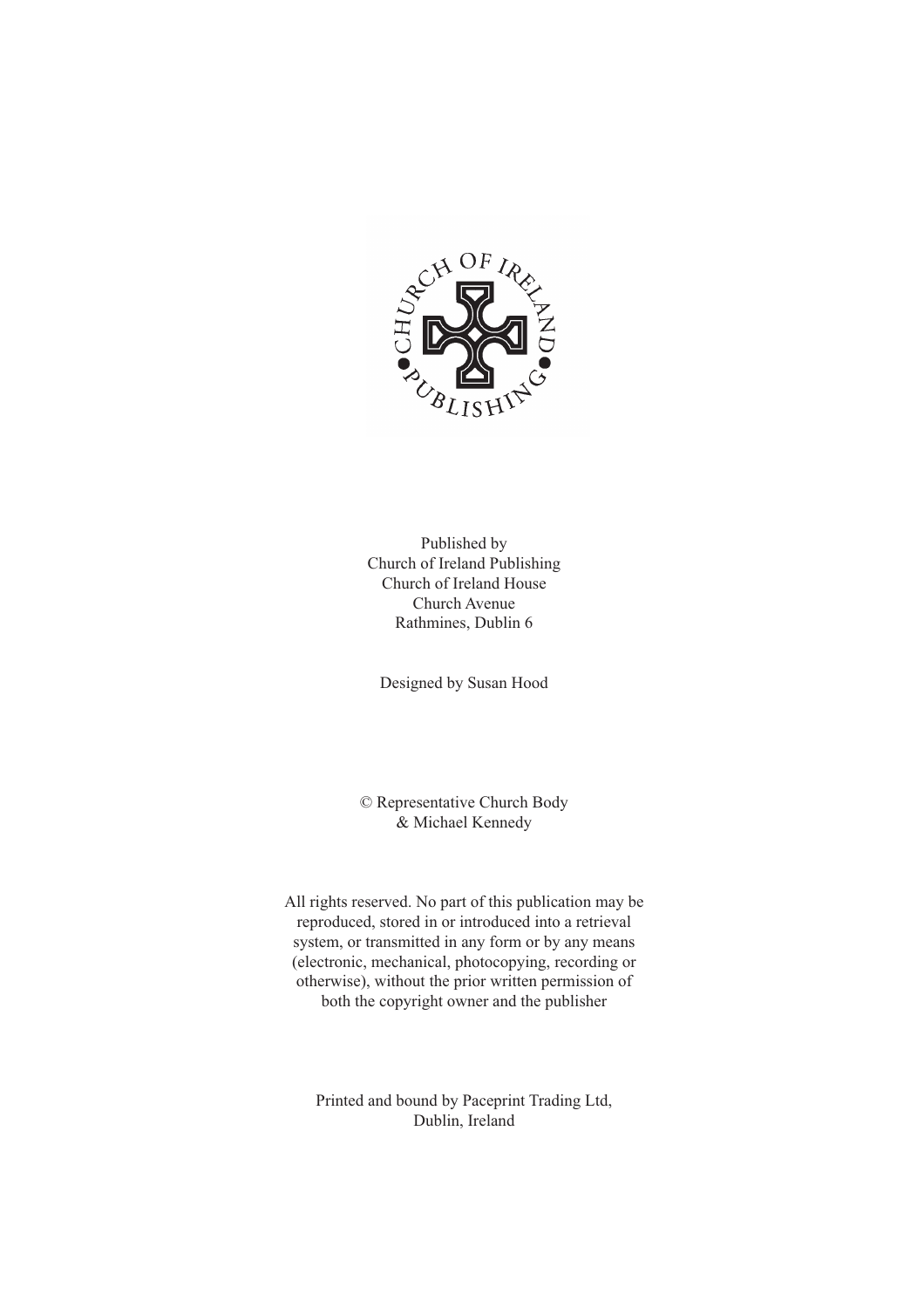# **TABLE OF CONTENTS**

*A more detailed table of contents may be found at the beginning of each of the five commentaries* 

**Foreword** *by Canon Brian Mayne* 

**Introduction to the Commentaries** 

#### *COMMENTARY ONE*

#### **MORNING AND EVENING PRAYER AND THE LITANY**

|  | Part 1 General Introductory Notes                   |                 |
|--|-----------------------------------------------------|-----------------|
|  | 2 Morning and Evening Prayer One [Traditional Rite] |                 |
|  | 3 Morning and Evening Prayer Two [Modern Rite]      | 19              |
|  | 4 The Canticles                                     | 32 <sub>1</sub> |
|  | 5 Additional Orders of Service                      | 48              |
|  | 6 The Litany                                        | 51              |
|  | Appendices                                          |                 |

### *COMMENTARY TWO*

#### **THE EUCHARIST**

|        | Part 1 Celebration of the Eucharist, general principles     |    |
|--------|-------------------------------------------------------------|----|
|        | 2A Celebration of the Eucharist, commentary and guidelines: |    |
|        | Holy Communion One [Traditional Rite]                       |    |
|        | 2B Celebration of the Eucharist, commentary and guidelines: |    |
|        | Holy Communion Two [Modern Language Rites]                  | 37 |
|        | <b>Additional Notes</b>                                     | 66 |
|        | Appendices                                                  | 66 |
| Part 3 | Sermons on Eucharistic Doctrine                             | 89 |
|        |                                                             |    |

## *COMMENTARY THREE*

#### **CHRISTIAN INITIATION**

| Part 1 Historical Development                  |    |
|------------------------------------------------|----|
| 2 Current Rites in the Church of Ireland       |    |
| Christian Initiation One [Traditional Rites]   |    |
| <b>Christian Initiation Two [Modern Rites]</b> | 32 |
| 3 The Theology of Initiation                   | 54 |
|                                                |    |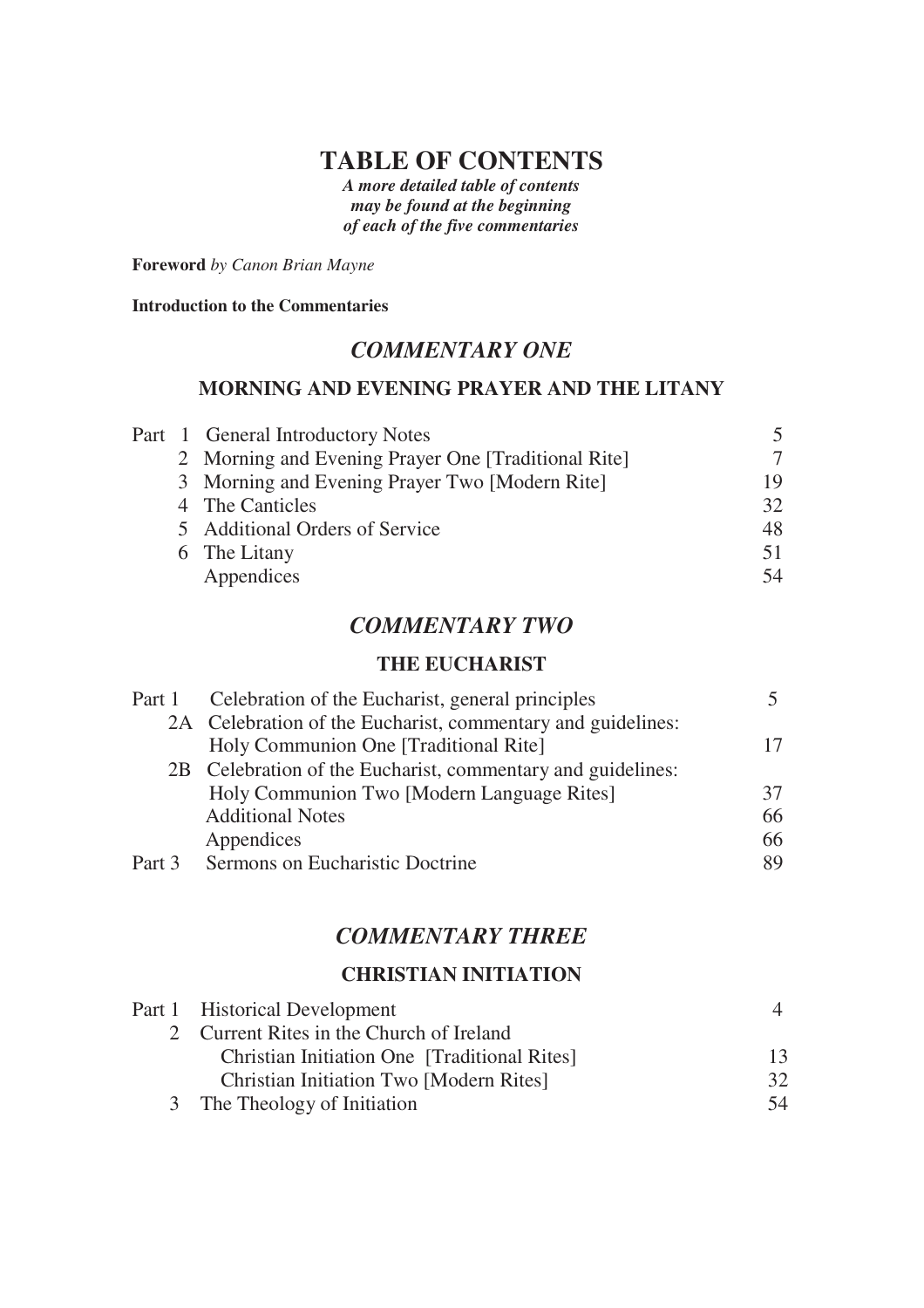## *COMMENTARY FOUR*

# **PASTORAL MINISTRY**

| <b>MARRIAGE</b>                                                                                                                                                                        |                |
|----------------------------------------------------------------------------------------------------------------------------------------------------------------------------------------|----------------|
| Part 1 Marriage One [Traditional Rite]                                                                                                                                                 | 2              |
| Part 2 Marriage Two [Modern Rite]<br>3 Related Rites<br>Appendix                                                                                                                       | 12<br>26<br>31 |
| <b>MINISTRY TO THOSE WHO ARE SICK</b>                                                                                                                                                  | 34             |
| <b>Private Communion</b><br>Holy Communion by Extension                                                                                                                                |                |
| <b>FUNERAL SERVICES</b>                                                                                                                                                                | 53             |
| Funeral Services: the canonical position<br>Funeral Services One: "The Order for the Burial of the Dead"<br><b>Funeral Services Two: "The Funeral Service"</b><br><b>Related Rites</b> |                |
| Appendix on the Liturgical Use of Oil                                                                                                                                                  | 74             |
| <b>COMMENTARY FIVE</b>                                                                                                                                                                 |                |
| <b>THE ORDINAL</b>                                                                                                                                                                     |                |

| <b>Ordination Services One [Traditional Rites]</b> |     |
|----------------------------------------------------|-----|
| <b>Ordination Services Two [Modern Rites]</b>      | 26  |
| The Institution Services 2007                      | 47  |
| Notes on some issues                               | -51 |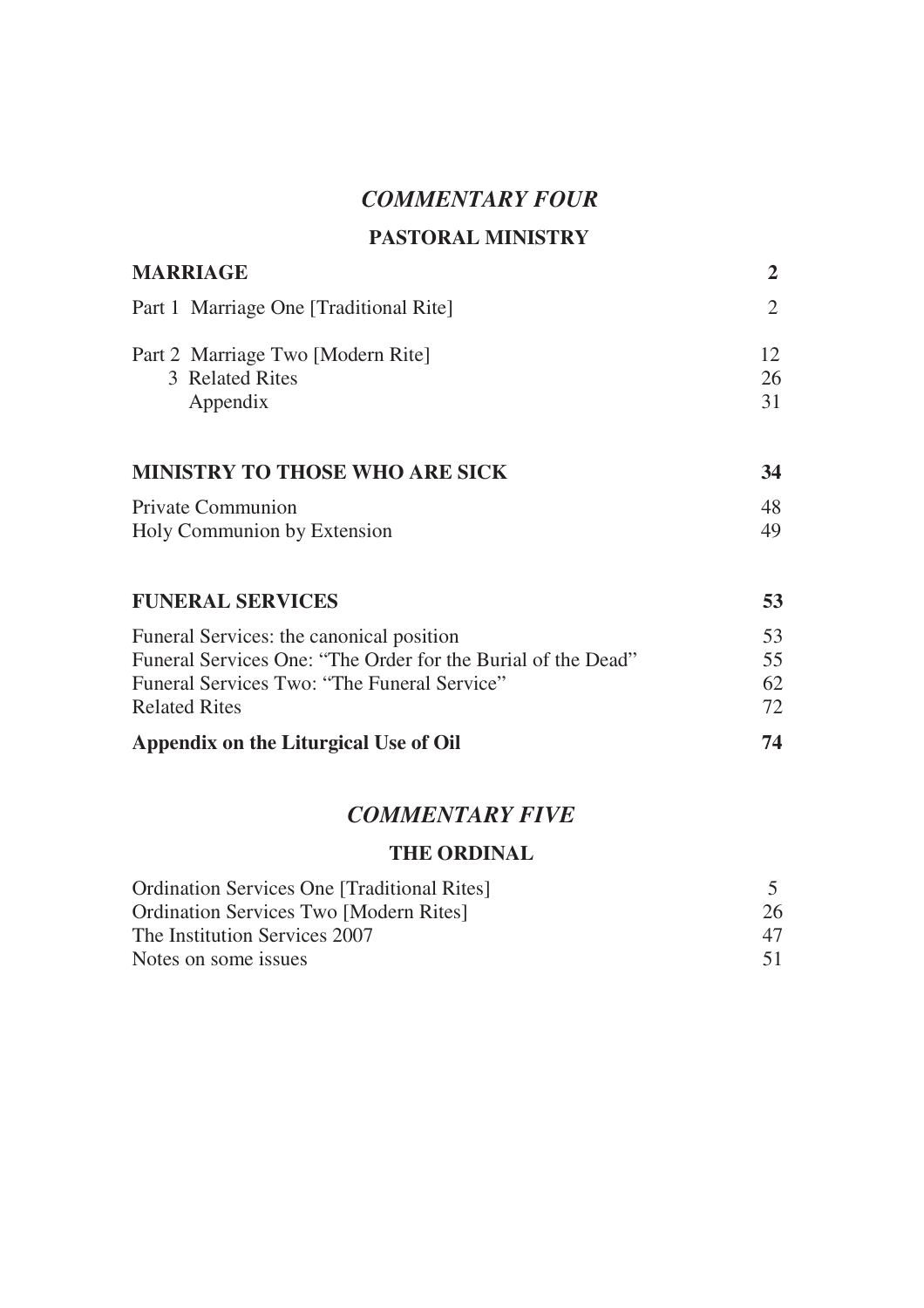#### **FOREWORD**

It gives me great pleasure as editor of the 2004 edition of the *Book of Common Prayer* to write this foreword to an encyclopaedic commentary on that book.

The Reverend Michael Kennedy is probably unique among liturgical scholars. Not only has he earned a doctorate setting forth the theology behind the work of revision that became the *Alternative Prayer Book*. He has also been a member of the Church's Liturgical Advisory Committee since 1986 having a hand in the continuing revision that led to the publication of the revised *Book of Common Prayer* in 2004. As rector of country parishes in Armagh diocese, he has had hands-on experience of translating texts into worship Sunday by Sunday. As senior honorary clerical vicar of St Patrick's Cathedral, Armagh, over the years he has led services such as Choral Evensong and weekday celebrations of Holy Communion as well as helping to order special services in that place. As a canon of St Patrick's Cathedral, Dublin, through several sermons, he has distilled his knowledge and understanding to a wider audience.

Above all the material in this commentary has been produced for the benefit of those training to became leaders of worship; for he has been for the past four decades been teaching those preparing for the lay ministry of readers and in post-ordination classes, urging the best practice of liturgy to clergy in their first years of ministry in Armagh diocese. His notes have been also used as resource material in the approved course for candidates for the nonstipendiary or auxiliary ministry course.

They say that the proof of the pudding is in the eating and I can testify that those whom I have been helping to become readers in Down and Dromore diocese have, in the responses I have read, clearly benefited from copies of Dr Kennedy's notes that he so willingly made available to me.

This commentary is an amazing piece of work and I can confidently say that nothing comparable has ever been produced for a Church of Ireland liturgy in the past. Nothing so detailed since some of the major commentaries on the 1662 edition of the *Book of Common Prayer* published in England in the nineteenth century. Certainly there is nowhere I know that covers the discoveries and insights of the twentieth century as fully as this.

No dry as dust commentary either – Canon Kennedy has strong views on many issues – not all of which I share! That is indeed one of the beauties of this work. Those who consult it will find authoritative answers to many questions, and some views on the way liturgy ought to performed, which will make them think. Whether or not they accept the opinions is not what is at stake: all who read will find reasoned arguments.

I heartily commend this commentary and pray that users will be helped in taking part in the primary work of the Church which is the worship of Almighty God.

**Brian Mayne Downpatrick, St Patrick's Day 2011**